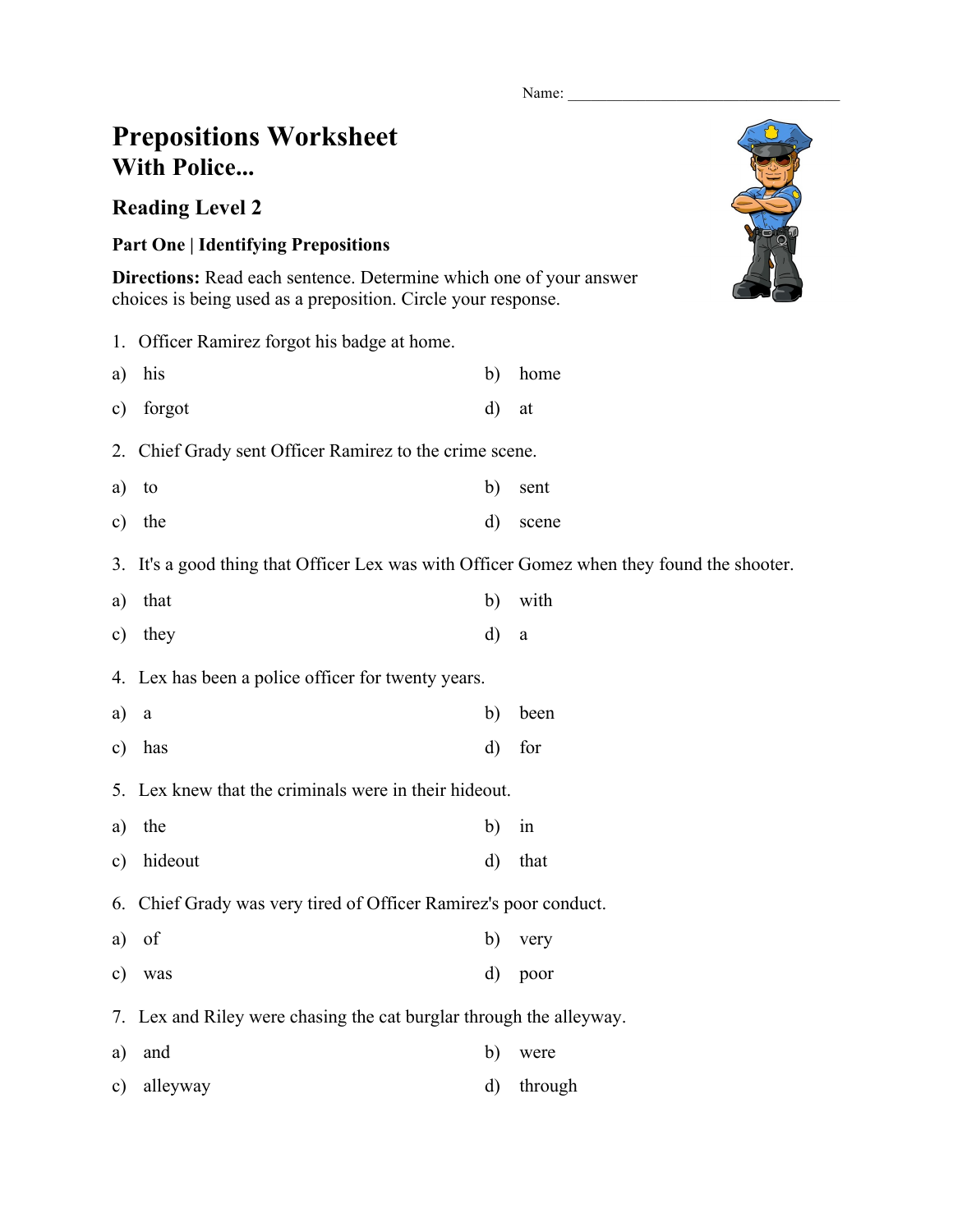|               | 8. Gomez would not stop chasing these vicious criminals until they were all behind bars.    |              |            |  |  |  |  |  |
|---------------|---------------------------------------------------------------------------------------------|--------------|------------|--|--|--|--|--|
| a)            | all                                                                                         | b)           | not        |  |  |  |  |  |
| $\mathbf{c})$ | behind                                                                                      | d)           | were       |  |  |  |  |  |
|               | 9. Officer Lex threw the cat burglar against the wall and read him his rights.              |              |            |  |  |  |  |  |
| a)            | and                                                                                         | b)           | against    |  |  |  |  |  |
| $\mathbf{c})$ | his                                                                                         | d)           | threw      |  |  |  |  |  |
|               | Chief Grady was neither warm nor sweet so he took his coffee cold and without sugar.<br>10. |              |            |  |  |  |  |  |
| a)            | without                                                                                     | b)           | ${\bf SO}$ |  |  |  |  |  |
| c)            | nor                                                                                         | $\mathbf{d}$ | wasn't     |  |  |  |  |  |
|               | Gomez found the fugitive hiding under her mother's bed.<br>11.                              |              |            |  |  |  |  |  |
| a)            | her                                                                                         | b)           | bed        |  |  |  |  |  |
| $\mathbf{c})$ | under                                                                                       | $\mathbf{d}$ | hiding     |  |  |  |  |  |
|               | 12. Lex couldn't finish his paperwork before lunch.                                         |              |            |  |  |  |  |  |
| a)            | lunch                                                                                       | b)           | couldn't   |  |  |  |  |  |
| c)            | his                                                                                         | $\rm d)$     | before     |  |  |  |  |  |
|               | The cat burglar jumped over the barbed wire fence and kept running.<br>13.                  |              |            |  |  |  |  |  |
| a)            | over                                                                                        | b)           | and        |  |  |  |  |  |
| c)            | The                                                                                         | $\mathbf{d}$ | kept       |  |  |  |  |  |
|               | 14. Officer Lex lost all hope for solving the case once the cat burglar had escaped.        |              |            |  |  |  |  |  |
| a)            | all                                                                                         | b)           | had        |  |  |  |  |  |
| $\mathbf{c})$ | once                                                                                        | d)           | for        |  |  |  |  |  |
|               | Lex acted bravely during the chase but the suspect eluded him.<br>15.                       |              |            |  |  |  |  |  |
| a)            | but                                                                                         | b)           | during     |  |  |  |  |  |
| $\mathbf{c})$ | chase                                                                                       | d)           | the        |  |  |  |  |  |
|               | Lex knew that if he wasn't careful, evidence would slip between the cracks.<br>16.          |              |            |  |  |  |  |  |
| a)            | if                                                                                          | b)           | slip       |  |  |  |  |  |
| $\mathbf{c})$ | between                                                                                     | d)           | that       |  |  |  |  |  |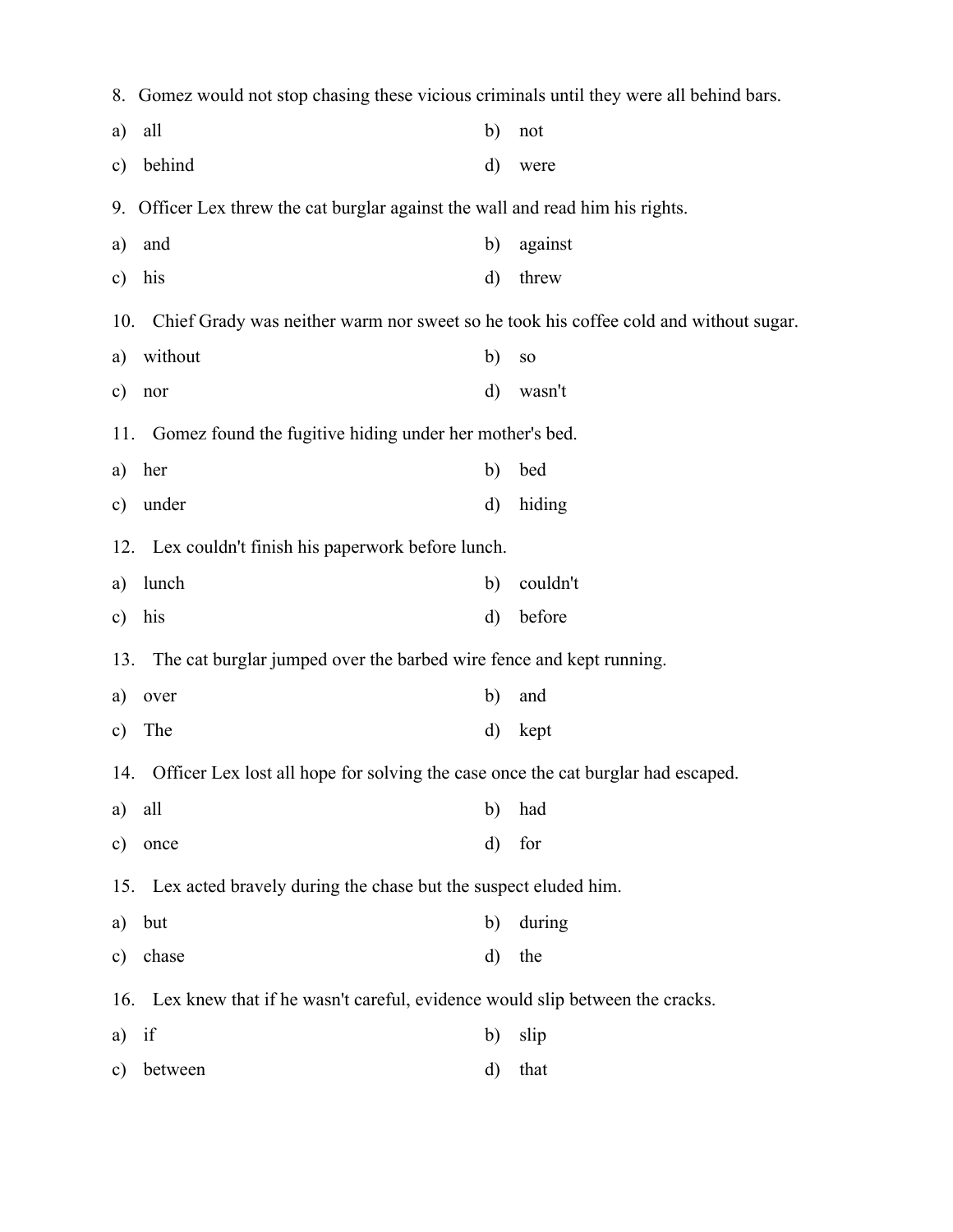| 17.           | Officers Lex and Gomez heard five or six gunshots and ran toward them.                   |              |       |  |  |
|---------------|------------------------------------------------------------------------------------------|--------------|-------|--|--|
| a)            | or                                                                                       | b)           | and   |  |  |
| $\mathbf{c})$ | toward                                                                                   | d)           | them  |  |  |
| 18.           | Lex jumped into the firefight so that he could protect the hostage.                      |              |       |  |  |
| a)            | ${\bf SO}$                                                                               | b)           | he    |  |  |
| $\mathbf{c})$ | could                                                                                    | $\mathbf{d}$ | into  |  |  |
| 19.           | Officers Lex and Gomez got their pistols from the supply room.                           |              |       |  |  |
| a)            | from                                                                                     | b)           | got   |  |  |
| $\mathbf{c})$ | the                                                                                      | $\rm d)$     | their |  |  |
| 20.           | Ramirez seems fearless but he is deathly afraid of bugs.                                 |              |       |  |  |
| a)            | but                                                                                      | b)           | of    |  |  |
| c)            | seems                                                                                    | $\mathbf{d}$ | is    |  |  |
| 21.           | Officer Lex looked for clues that might help him solve the crime.                        |              |       |  |  |
| a)            | might                                                                                    | b)           | that  |  |  |
| $\mathbf{c})$ | him                                                                                      | $\mathbf{d}$ | for   |  |  |
|               | 22. Lex was having trouble sleeping at night ever since the cat burglar escaped him.     |              |       |  |  |
| a)            | was                                                                                      | b)           | him   |  |  |
| $\mathbf{c})$ | at                                                                                       | $\rm d)$     | ever  |  |  |
| 23.           | Gomez read the cat burglar his rights and then forcefully threw him into the police car. |              |       |  |  |
| a)            | into                                                                                     | $\mathbf{b}$ | car   |  |  |
| $\mathbf{c})$ | then                                                                                     | $\rm d)$     | his   |  |  |
| 24.           | The cat burglar sat before the judge and awaited his sentence.                           |              |       |  |  |
| a)            | sat                                                                                      | $\mathbf{b}$ | and   |  |  |
| $\mathbf{c})$ | before                                                                                   | $\rm d)$     | the   |  |  |
|               |                                                                                          |              |       |  |  |